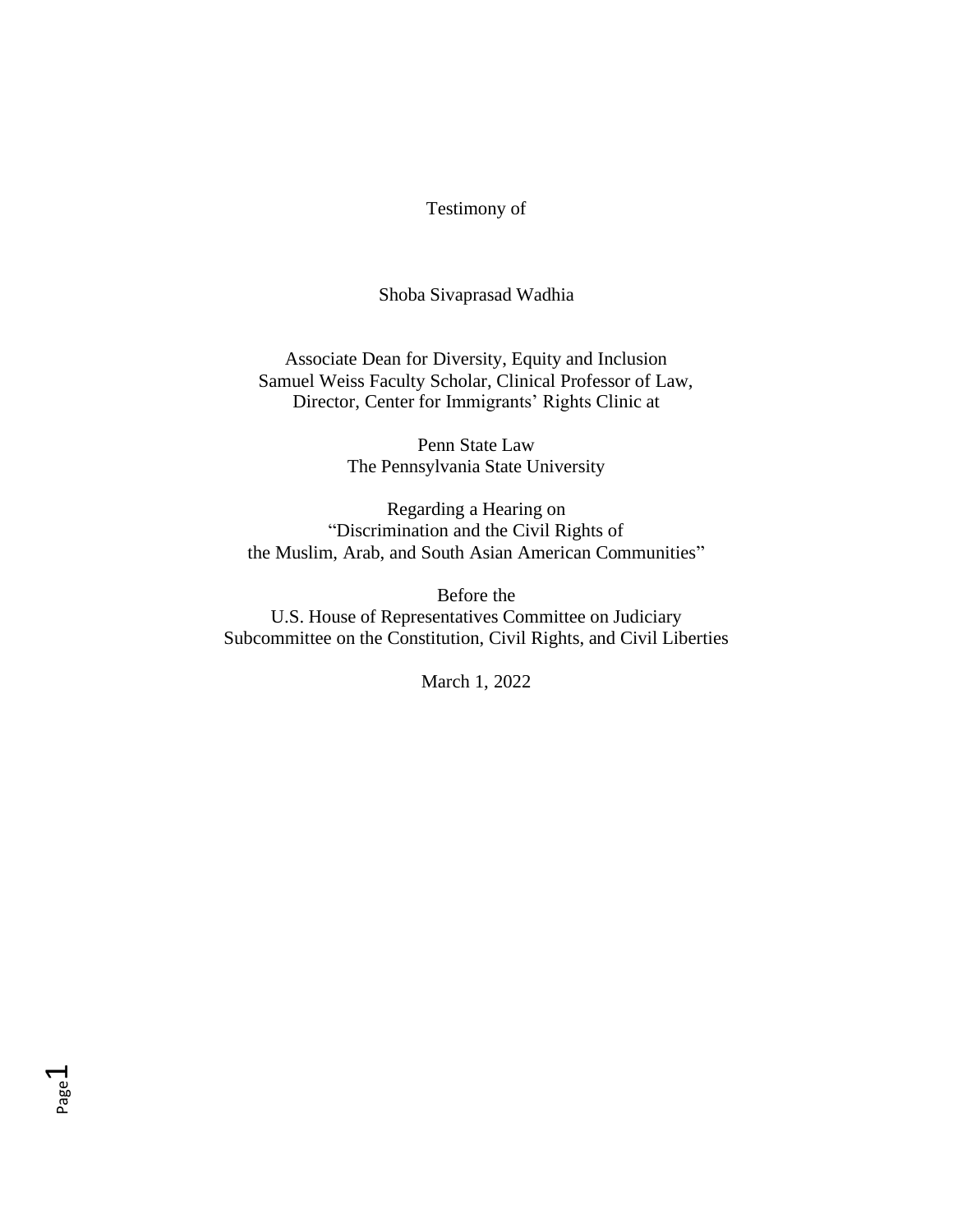Chairman Cohen, Vice Chairwoman Ross, and distinguished Members of the Committee. Thank you for inviting me to appear before you today. It is an honor.

I currently serve as Associate Dean for Diversity, Equity and Inclusion; Samuel Weiss Faculty Scholar; and the Founding Director of the Center for Immigrants' Rights Clinic at Penn State Law in University Park. My practice, teaching, and scholarship focus on immigration, a field I have worked in for more than twenty years. My testimony was prepared in my individual capacity and does not reflect the views of Pennsylvania State University. My testimony is drawn largely from my published research and my lived experiences as a South Asian American, immigration attorney, and advocate.

The history of Asian exclusion traces back to the nineteenth century.<sup>1</sup> The Page Act of 1875 banned the immigration of Chinese prostitutes and was motivated by stereotypes that they were a moral threat to American society. Seven years later, Congress passed the Chinese Exclusion Act of 1882, which blocked the entry of Chinese laborers into the United States and prohibited Chinese nationals from becoming naturalized citizens. The Act spared those already in the United States who obtained a certificate before leaving the United States, but eventually, even those with certificates were denied entry. These rules became the subject of a legal challenge by Chae Chan Ping, a Chinese laborer who lived in the United States for over a decade, but who was expelled after visiting family in China, despite having a certificate and having followed the rules.<sup>2</sup> The Supreme Court upheld the U.S. government's power to exclude Chinese and in doing so,

Page  $\boldsymbol{\sim}$ 

<sup>1</sup> *See, e.g.*, Shoba Sivaprasad Wadhia & Margaret Hu, *Decitizenizing Asian Pacific American Women*, 93 U. COLO. L. REV. 325, 339–48 (2022); Shoba Sivaprasad Wadhia, *Discretion and Disobedience in the Chinese Exclusion Era* (September 14, 2021). Asian Am. L.J. forthcoming (2022).

<sup>2</sup> *See* Chae Chan Ping v. United States (*The Chinese Exclusion Case*), 130 U.S. 581, 581–82 (1889).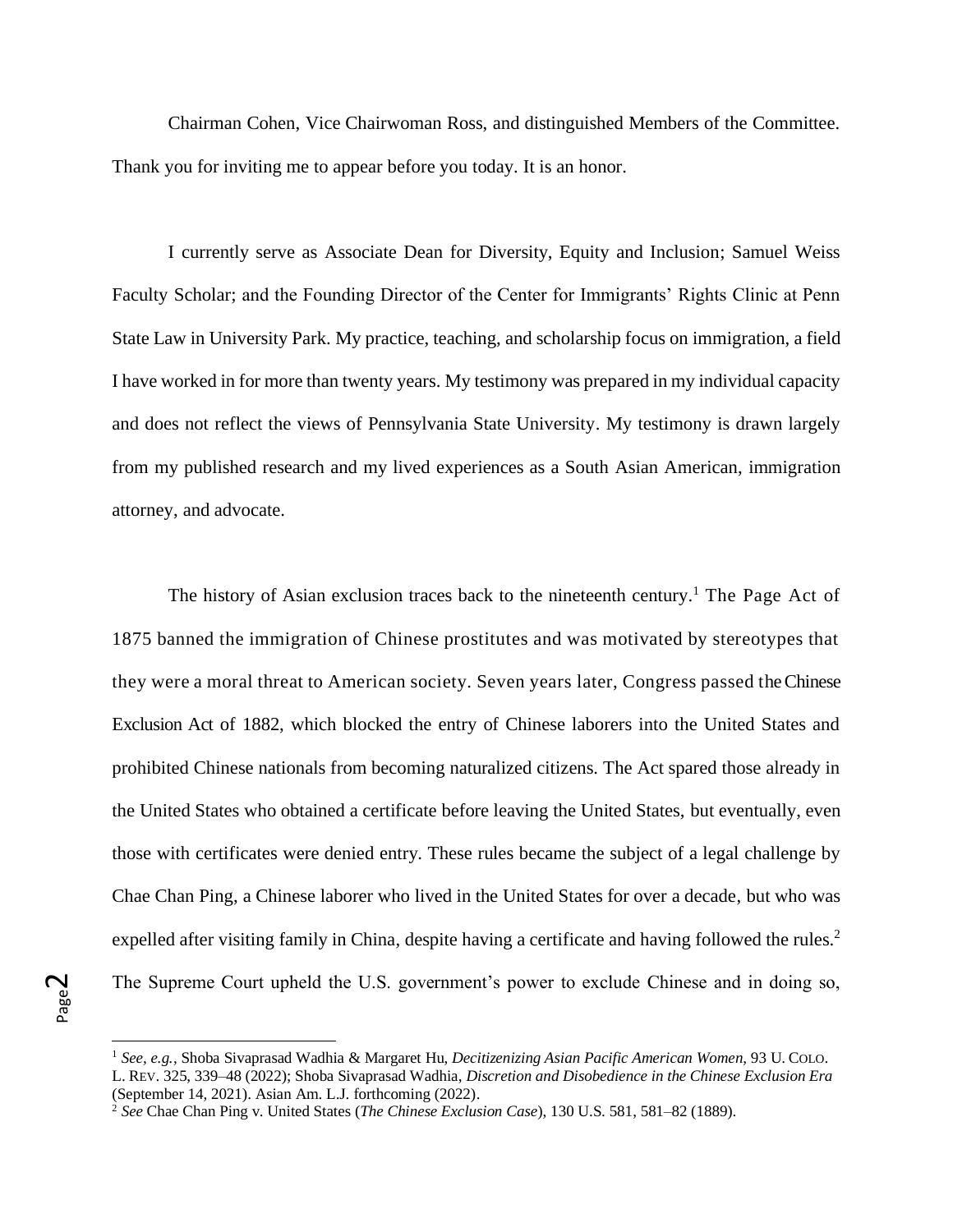adopted a principle known as "plenary power," which gives the "political branches"—Congress and the executive branch—the power to regulate immigration, to choose who to include and exclude, in this case based on race.<sup>3</sup>

Congress extended and expanded Chinese exclusion with the Geary Act, by directing all Chinese laborers inside the United States to register with the government for a certificate, or else tell a judge why not, by "reason of accident, sickness or other unavoidable cause," and prove their residence in the United States *by at least one credible white witness*. <sup>4</sup> Applying the plenary power doctrine once again, the Supreme Court in *Fong Yue Ting* upheld the federal government's power to deport Chinese laborers already living in the United States.<sup>5</sup> The Chinese Exclusion cases have never been overturned and are crucial to understanding modern day exclusion.

Exclusion based on nationality and race continued in the  $20<sup>th</sup>$  century. One of the most significant immigration exclusions occurred in 1924, with the passage of the Johnson-Reed Act. The 1924 Act significantly lowered the number of people who could enter the United States. It also created a national origin-based quota system by excluding any person who by virtue of race or nationality was ineligible for citizenship.<sup>6</sup> Because existing laws prohibited people of Asian lineage from naturalizing, the 1924 Act effectively banned Asian immigration.<sup>7</sup>

Only in 1965, on the heels of the landmark Civil Rights Act and Voting Rights Act, President Lyndon B. Johnson signed a bill into law to amend the immigration statute, or Immigration and Nationality Act, to end national origin discrimination in immigration law.<sup>8</sup>

<sup>&</sup>lt;sup>3</sup> See id. at 609 ("The power of exclusion of foreigners being an incident of sovereignty belonging to the government of the United States, as a part of those sovereign powers delegated by the Constitution, the right to its exercise at any time when, in the judgment of the government, the interests of the country require it, cannot be granted away or restrained on behalf of any one.").

<sup>4</sup> Act of May 5, 1892, ch. 60, § 6, 27 Stat. 25 (1892) ("Geary Act").

<sup>5</sup> Fong Yue Ting v. United States, 149 U.S. 698, 706–07 (1893).

<sup>6</sup> *See* Immigration Act of 1924, ch. 190, § 11, 13, 43 Stat. 153 (1924) ("Johnson-Reed Act").

<sup>7</sup> *See* U.S. Department of State Archive, The Immigration Act of 1924 (The Johnson-Reed Act).

<sup>8</sup> *See* Immigration and Nationality Act of 1965, Pub. L. No. 89-236, 79 Stat. 911 (1965).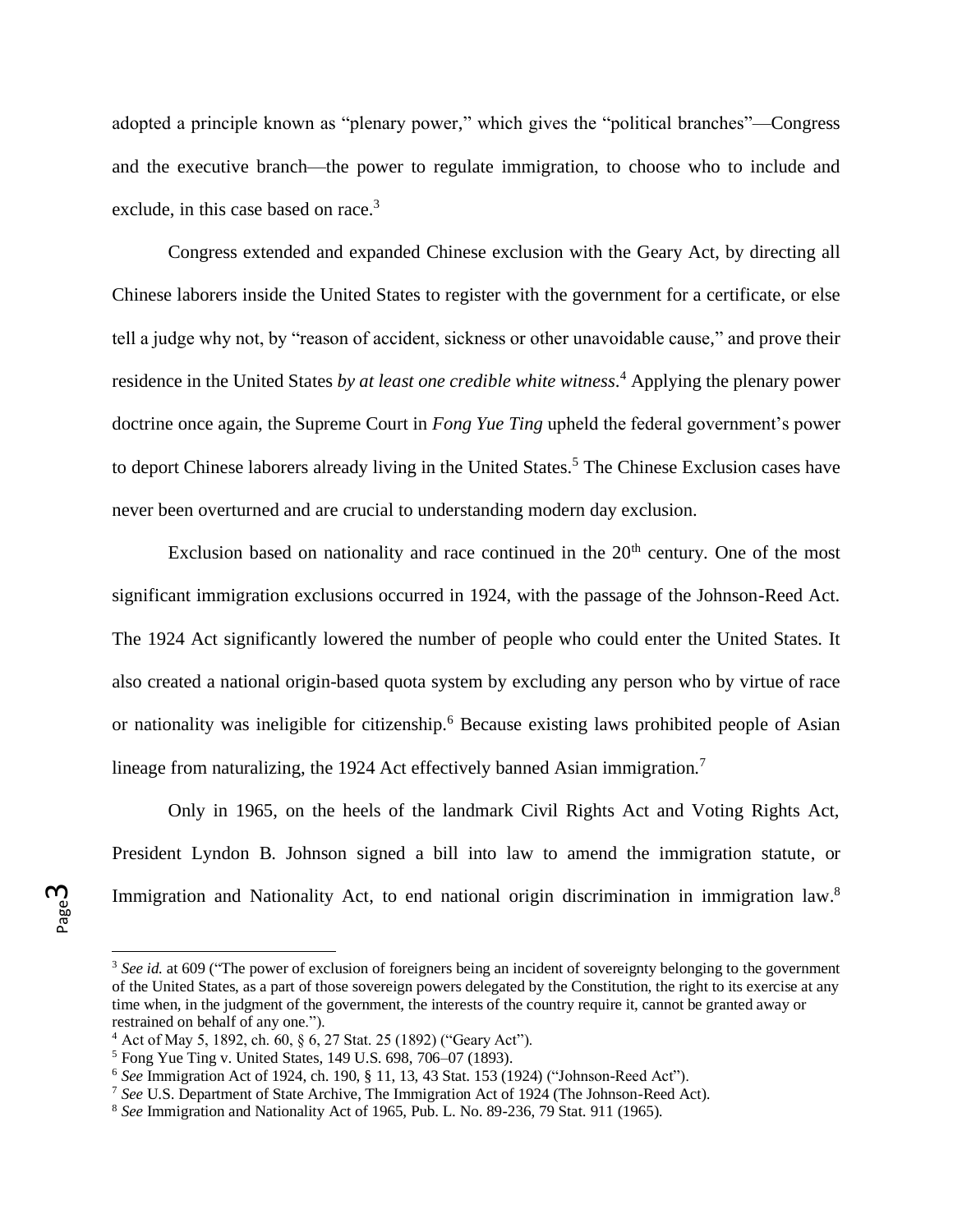Sharing a well-known passage from President Kennedy's Inaugural Address, Johnson observed that "a nation that was built by the immigrants of all lands can ask those who now seek admission: 'What can you do for our country?' But we should not be asking: 'In what country were you born?"<sup>9</sup> The 1965 Immigration and Nationality Act created a nondiscrimination clause that appears in the immigration statute today: "[N]o person shall receive any preference or priority or be discriminated against in the issuance of an immigrant visa because of the person's race, sex, nationality, place of birth, or place of residence."<sup>10</sup>

The 1965 Act altered the racial landscape of the United States, and produced significant increases in Asian immigration, opening the doors for families like mine. My parents were raised in India and after their marriage moved to the United States. My father worked at the Dayton, Ohio VA hospital as a physician from the beginning of the AIDS crisis. My mother entered the United States as the spouse of a green card holder.

Even with the dismantling of the national origin quotas in 1965, however, exclusionary policies persisted. One sharp example is September 11, 2001. My memory of this tragic day and its lasting effects on immigration are vivid. September 11 was a day that normalized a narrative conflating immigration with terrorism, and unleashed a litany of immigration policy changes developed in the name of "national security," but with consequences for Muslim, Arab, and South Asian communities.<sup>11</sup> I was working as an immigration attorney in downtown Washington, D.C., and on a walk home shortly after, I saw spray painted on a wall: "Deport Arabs." These words became a symbol for 9/11's lasting impact on immigration and a defining moment in my career,

Page 4

<sup>&</sup>lt;sup>9</sup> President Lyndon B. Johnson, Annual Message to Congress on the State of the Union (Jan. 8, 1964),

[http://www.lbjlibrary.net/collections/selected-speeches/november-1963-1964/01-08-1964.html;](http://www.lbjlibrary.net/collections/selected-speeches/november-1963-1964/01-08-1964.html) *see also* President Lyndon B. Johnson, Remarks on Signing the Immigration Act of 1965 (Oct. 3, 1965),

https://www.learningforjustice.org/classroom-resources/texts/remarks-on-signing-the-immigration-act-of-1965.  $10$  8 U.S.C. § 1152(a)(1)(A).

<sup>&</sup>lt;sup>11</sup> *See e.g.*, Shoba Sivaprasad Wadhia, Business as Usual: Immigration and the National Security Exception. Penn State Law Review, Vol. 114, No. 4, p. 1485, (2010)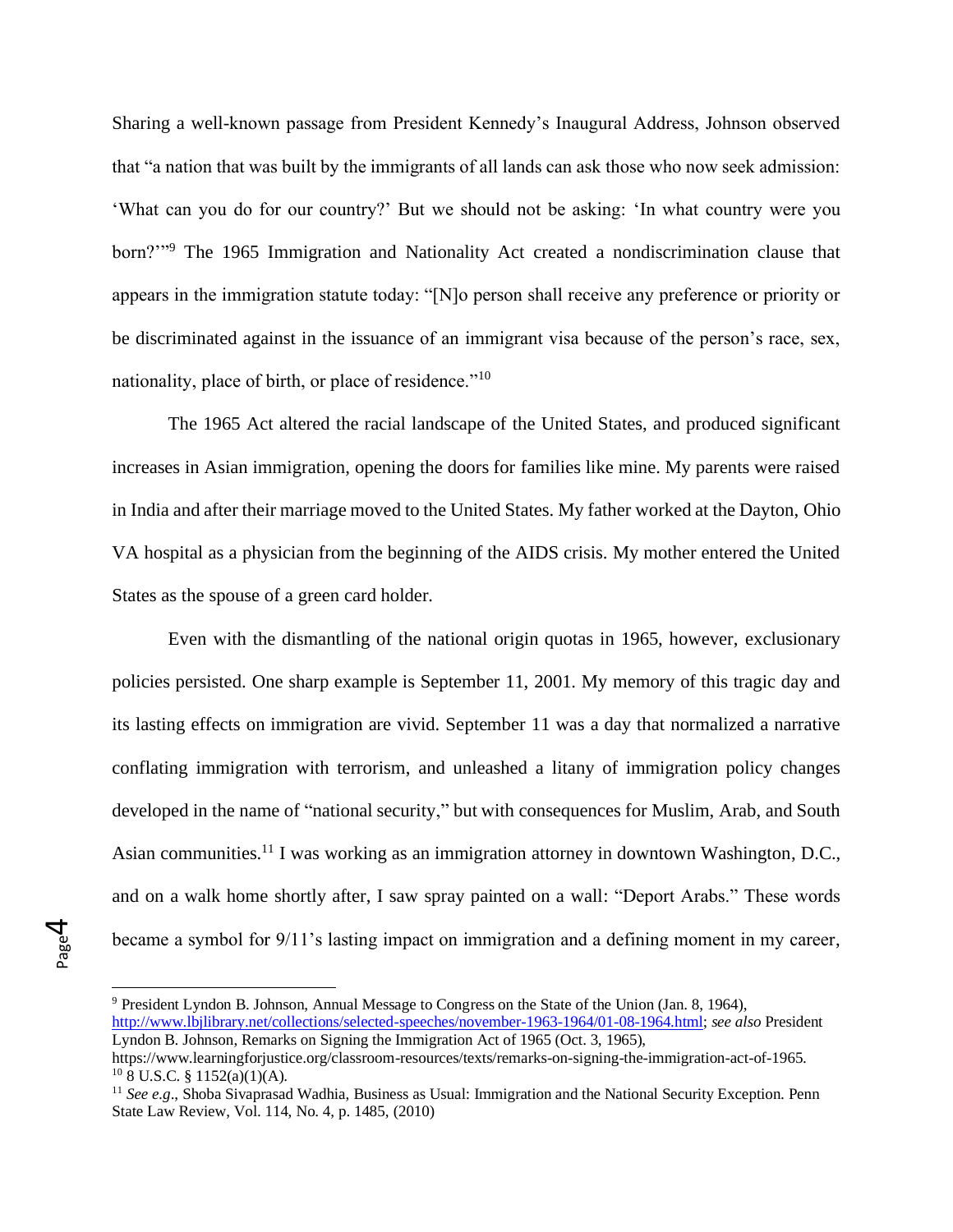propelling me into immigration policy, which began with being thrown into the legislative debate around the creation of a new cabinet level agency called the Department of Homeland Security. There were impassioned debates about where to place immigration but eventually the functions mostly landed in DHS. Twenty years later, I am struck by the message sent to newcomers who arrive or interact with a department called "Homeland Security."

In October 2001, former Attorney General John Ashcroft spoke at a conference to the U.S. Mayors, analogizing former Attorney General Robert F. Kennedy's belief that arresting mobsters for "spitting on the sidewalk" would help thwart organized crime, to the zealousness with which potential "terrorists" in the wake of September 11, 2001, should be punished.<sup>12</sup> Ashcroft remarked:

> Let the terrorists among us be warned: If you overstay your visa even by one day—we will arrest you. If you violate a local law, you will be put in jail and kept in custody as long as possible. We will use every available statute. We will seek every prosecutorial advantage. We will use all our weapons within the law and under the Constitution to protect life and enhance security for America.<sup>13</sup>

One significant 9/11 policy was known as the "National Security Entry-Exit Registration System," or NSEERS. In September 2002, former Attorney General Ashcroft rolled out a tracking program known as "special registration." The program was rolled out in multiple phases, beginning first with visiting nonimmigrants from Iran, Iraq, Libya, Sudan, and Syria.<sup>14</sup> Such individuals were

Page ഥ

<sup>&</sup>lt;sup>12</sup> OFFICE OF THE INSPECTOR GENERAL, THE SEPTEMBER 11 DETAINEES: A REVIEW OF THE TREATMENT OF ALIENS HELD ON IMMIGRATION CHARGES IN CONNECTION WITH THE INVESTIGATION OF THE SEPTEMBER 11 ATTACKS, at ch. 2 § I(B) (2003), https://oig.justice.gov/sites/default/files/legacy/special/0306/full.pdf. <sup>13</sup> *Id.* at ch. 2 § I(B).

<sup>14</sup> Press Release, DOJ, Attorney General Ashcroft Announces Implementation of the First Phase of the National Security Entry-Exit Registration System (Aug. 12, 2002), http://www.justice.gov/opa/pr/2002/August/02\_ag\_466.htm.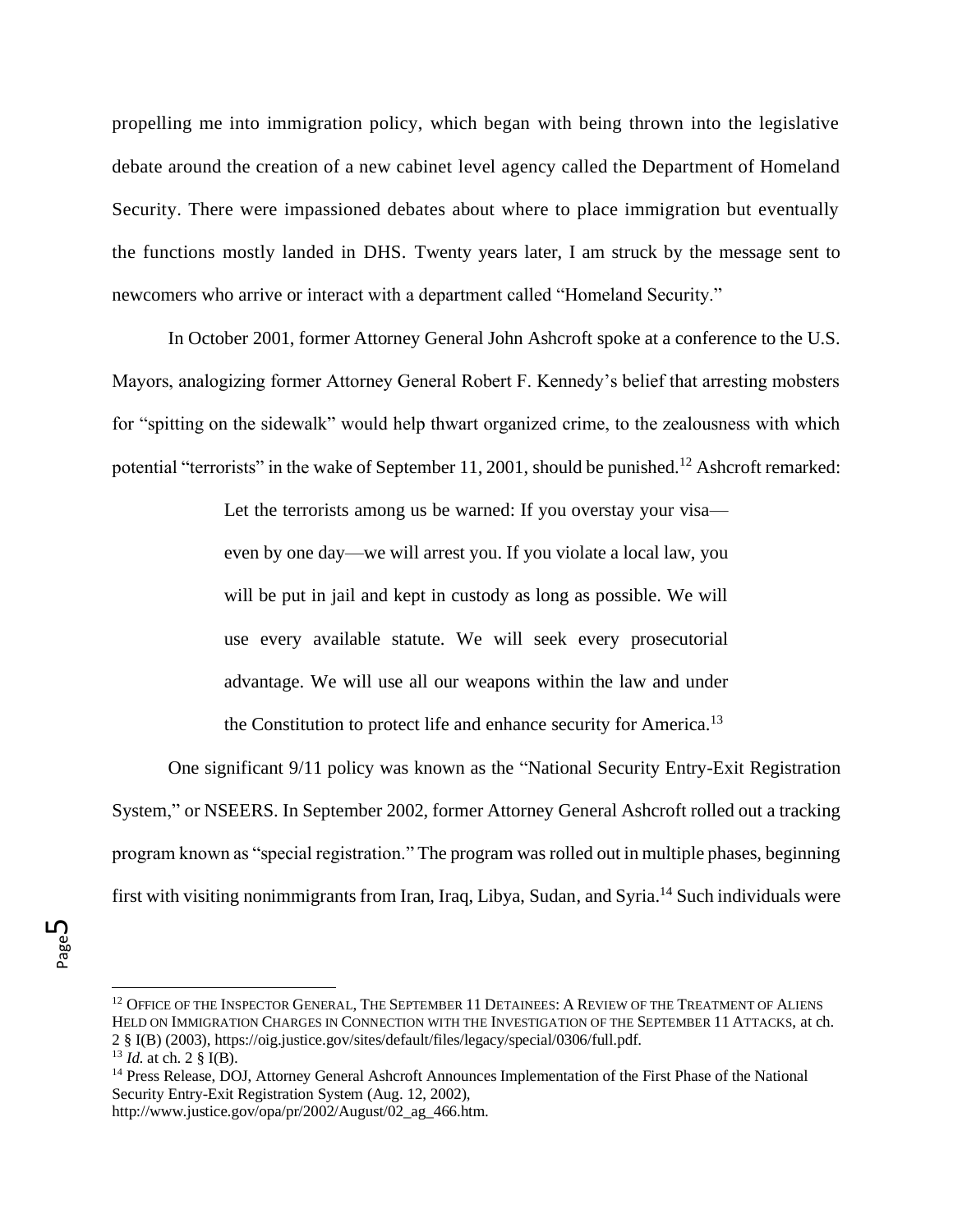required to register at the port of entry (POE) at which they entered, follow up with an in-person interview after entering the United States, and register again upon exiting the United States.<sup>15</sup>

The NSEERS program was expanded to include a "call-in" component to reach certain males who had already entered the United States. The announcement of, and instructions for, callin registration was made through four publications in the Federal Register.<sup>16</sup> In sum, the call-in portion of NSEERS applied to certain males from 25 countries.<sup>17</sup> Information collected and interview questions included bank account information, credit card information, and affiliations with political, religious, or social groups on university campuses.<sup>18</sup> The men targeted for call-in registration came from the following countries: Iran, Iraq, Libya, Sudan, Syria, Afghanistan, Algeria, Bahrain, Eritrea, Lebanon, Morocco, North Korea, Oman, Qatar, Somalia, Tunisia, United Arab Emirates, Yemen, Pakistan, Saudi Arabia, Bangladesh, Egypt, Indonesia, Jordan, and Kuwait.<sup>19</sup>

I recall vividly standing in front of the local immigration office to protest NSEERS and conducting know your rights sessions about the program inside of mosques. I learned a few things at the time. First, that most people do not read the Federal Register. Second, that protest can serve as a form of solidarity. Third, that one must educate a community about their rights and

<sup>16</sup> *See* Registration of Certain Nonimmigrant Aliens from Designated Countries, 68 Fed. Reg. 2363 (Jan. 16, 2003); Registration of Certain Nonimmigrant Aliens from Designated Countries, 67 Fed. Reg. 77,642 (Dec. 18, 2002); Registration of Certain Nonimmigrant Aliens from Designated Countries, 67 Fed. Reg. 70,526 (Nov. 22, 2002); Registration of Certain Nonimmigrant Aliens from Designated Countries, 67 Fed. Reg. 67,766 (Nov. 6, 2002). <sup>17</sup> *See id.*

<sup>15</sup> Registration and Monitoring of Certain Nonimmigrants, 67 Fed. Reg 52,584 (Aug. 12, 2002); *see also* Registration and Fingerprinting, 8 C.F.R. § 264.1(f) (2008).

<sup>18</sup> Jane Black, *At Justice NSEERS Spells Data Chaos*, BUSINESSWEEK (May 2, 2003).

<sup>19</sup> *See* Registration of Certain Nonimmigrant Aliens from Designated Countries, 68 Fed. Reg. 2363 (Jan. 16, 2003); Registration of Certain Nonimmigrant Aliens from Designated Countries, 67 Fed. Reg. 77,642 (Dec. 18, 2002); Registration of Certain Nonimmigrant Aliens from Designated Countries, 67 Fed. Reg. 70,526 (Nov. 22, 2002); Registration of Certain Nonimmigrant Aliens from Designated Countries, 67 Fed. Reg. 67,766 (Nov. 6, 2002); *see also* AM.-ARAB ANTI-DISCRIMINATION COMM. & CTR. FOR IMMIGRANTS' RIGHTS, PA. STATE UNIV., NSEERS: THE CONSEQUENCES OF AMERICA'S EFFORTS TO SECURE ITS BORDERS 15-16 (2007), http://www.adc.org/wpcontent/uploads/2016/12/NSEERS-ADC-Report.pdf.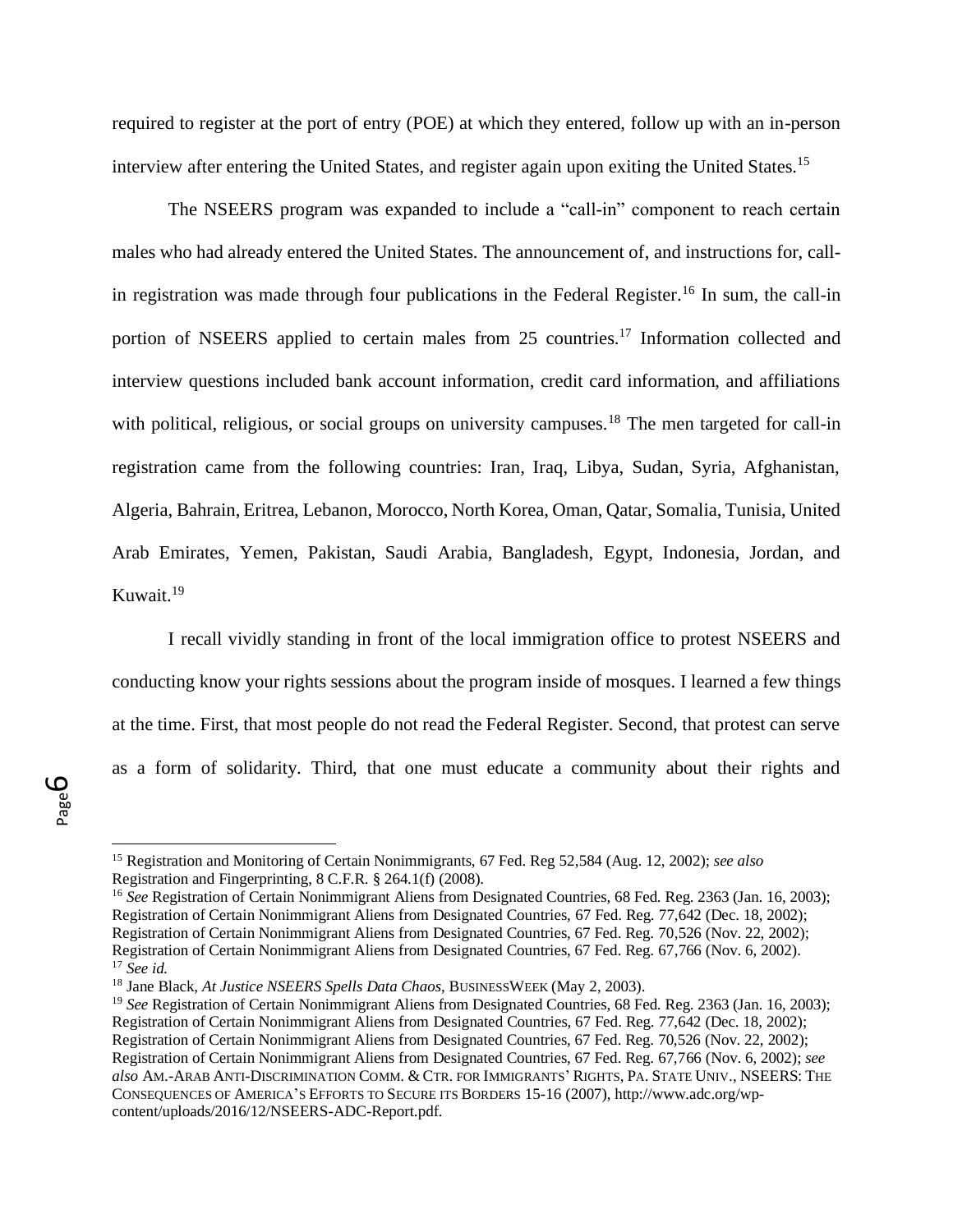responsibilities in places where they feel safe and welcome. NSEERS was a full of challenges the lack of notice to individuals, the limited resources at local offices, the wide range of questions asked to those interrogated.<sup>20</sup> Numbers reported by DHS in 2003 show that 13,799 people who complied with special registration were issued Notices to Appear and placed in removal proceedings. $21$ 

The NSEERS program also failed as a national security program as it relied on the premise that singling out Muslim males residing in the United States would somehow improve national security. Said counterterrorism expert Juliette Kayyem: "The pure accumulation of just massive amounts of data is not necessarily helpful . . .. Basically, what this has become is an immigration sweep."<sup>22</sup> The *New York Times* also reported on similar comments made by the former INS Commissioner James Ziglar stating that "he and members of his staff had raised doubts about the benefits of the special registration program when Justice Department officials first proposed it. He said he had questioned devoting significant resources to the initiative because he believed it unlikely that terrorists would voluntarily submit to intensive scrutiny."<sup>23</sup> Mr. Ziglar continued, "To my knowledge, not one actual terrorist was identified. But what we did get was a lot of bad publicity, litigation and disruption in our relationships with immigrant communities and countries that we needed help from in the war on terror."<sup>24</sup>

<sup>20</sup> *See generally* AM.-ARAB ANTI-DISCRIMINATION COMM. & CTR. FOR IMMIGRANTS' RIGHTS, PA. STATE UNIV., NSEERS: THE CONSEQUENCES OF AMERICA'S EFFORTS TO SECURE ITS BORDERS (2007), http://www.adc.org/wpcontent/uploads/2016/12/NSEERS-ADC-Report.pdf.

<sup>21</sup> ICE, *Fact Sheet: Changes to National Security Entry/Exit Registration System (NSEERS)*, U.S. DEP'T OF HOMELAND SEC. 4 (Dec. 1, 2003), http://www2.gtlaw.com/practices/immigration/news/2003/12/01a.pdf.

<sup>22</sup> Dan Eggen & Nurith C. Aizenman, *Registration Stirs Panic, Worry*, WASH. POST (Jan. 10, 2003), https://www.washingtonpost.com/archive/politics/2003/01/10/registration-stirs-panic-worry/ad5bedb3-b5ad-47ed-819c-7ba42307fa9d/?utm\_term=.883260d415cf.

<sup>23</sup> Rachel L. Swarns, *Program's Value in Dispute as a Tool to Fight Terrorism*, N.Y. TIMES (Dec. 21, 2004), https://www.nytimes.com/2004/12/21/us/programs-value-in-dispute-as-a-tool-to-fight-terrorism.html. <sup>24</sup> *Id.* (internal quotations omitted).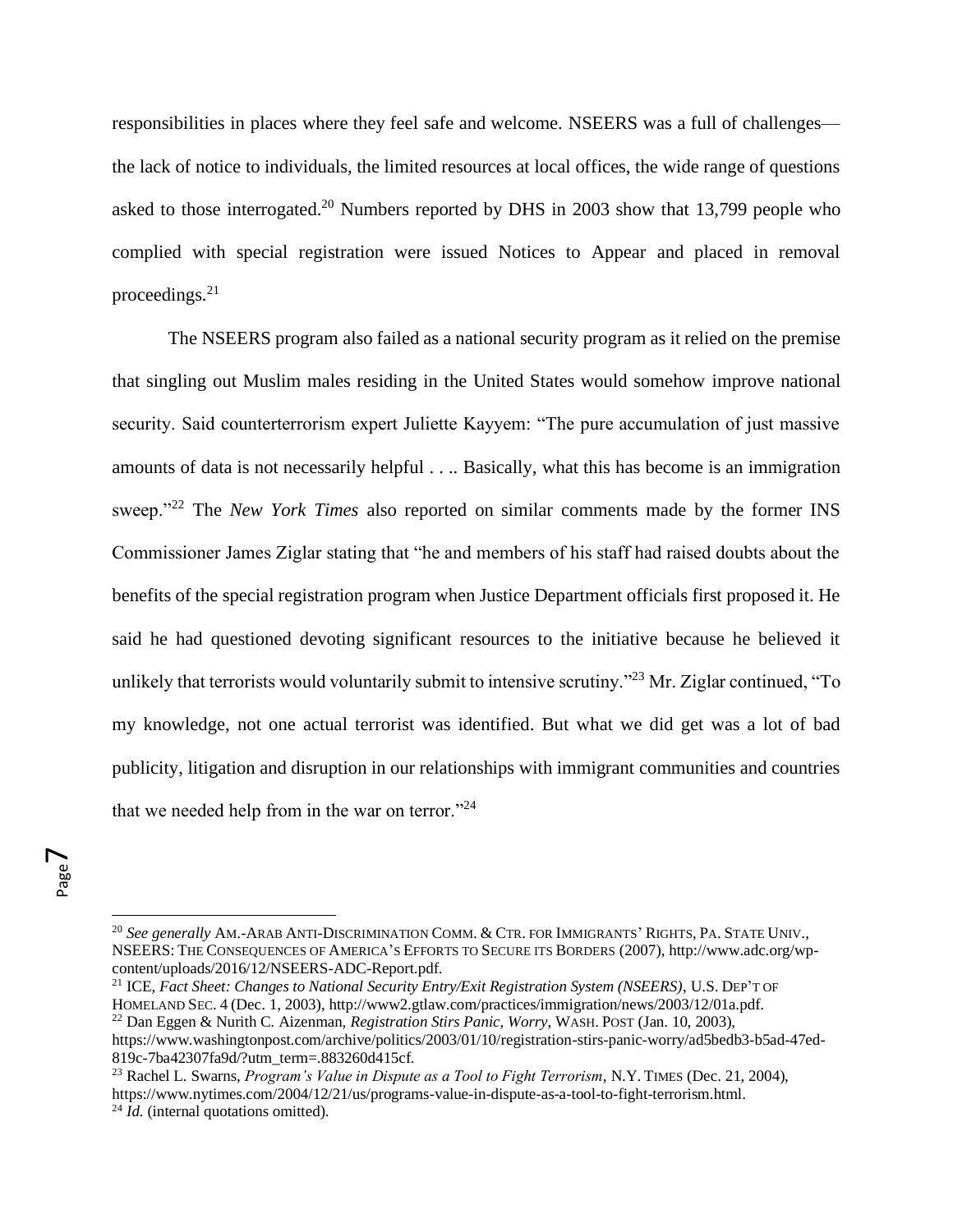Even after portions of NSEERS were suspended and the program no longer operational, the lingering effects were pronounced. Reports by the Center for Immigrants' Rights Clinic at Penn State Law on behalf of the American-Arab Anti-Discrimination Committee and the Rights Working Group highlight these effects.<sup>25</sup> Only in December 2016, on the heels of an urgency expressed by community leaders and lawyers inside the White House and on the streets, did the Department issue a final rule ending the regulation giving rise to NSEERS.<sup>26</sup>

Efforts to roll back post 9/11 policies were also made legislatively, with the introduction of the Civil Liberties Restoration Act (CLRA). The CLRA was never enacted into law, but contained a measured set of remedies to post 9/11 immigration policies. The CLRA would have terminated a memo permitting closed immigration hearings; terminated the NSEERS program and provided limited relief to individuals with immediate eligibility for an immigration benefit or relief from removal; and required noncitizens held by DHS beyond 48 hours without charges or notice of charges to see a judge to determine whether prolonged detention is appropriate, among other provisions.<sup>27</sup>

History repeated itself fifteen years later. While a candidate on the campaign trail, former President Trump published a "Statement on Preventing Muslim Immigration" that called for a "total and complete shutdown of Muslims entering the United States."<sup>28</sup> Seven days after his

<sup>25</sup> *See generally* AM.-ARAB ANTI-DISCRIMINATION COMM. & CTR. FOR IMMIGRANTS' RIGHTS, PA. STATE UNIV., NSEERS: THE CONSEQUENCES OF AMERICA'S EFFORTS TO SECURE ITS BORDERS (2007), http://www.adc.org/wpcontent/uploads/2016/12/NSEERS-ADC-Report.pdf; RTS. WORKING GRP. & CTR. FOR IMMIGRANTS' RIGHTS, PA. STATE UNIV., THE NSEERS EFFECT: A DECADE OF RACIAL PROFILING, FEAR, AND SECRECY (2012), https://pennstatelaw.psu.edu/\_file/clinics/NSEERS\_report.pdf.

<sup>&</sup>lt;sup>26</sup> See Removal of Regulations Relating to Special Registration Process for Certain Nonimmigrants, 81 Fed. Reg. 94,231 (Dec. 23, 2016); Shoba Sivaprasad Wadhia, *Understanding the Final Rule Ending NSEERS*, YALE J. ON REGUL. NOTICE & COMMENT (Dec. 23, 2016), https://www.yalejreg.com/nc/understanding-the-final-rule-endingnseers-by-shoba-sivaprasad-wadhia/.

<sup>27</sup> *See* Civil Liberties Restoration Act of 2005, H.R. 1502, 109th Cong. (2005).

<sup>28</sup> *See* Statement by Donald J. Trump, Statement on Preventing Muslim Immigration (Dec. 7, 2015) (American Presidency Project), https://www.presidency.ucsb.edu/documents/statement-donald-j-trump-statement-preventingmuslim-immigration.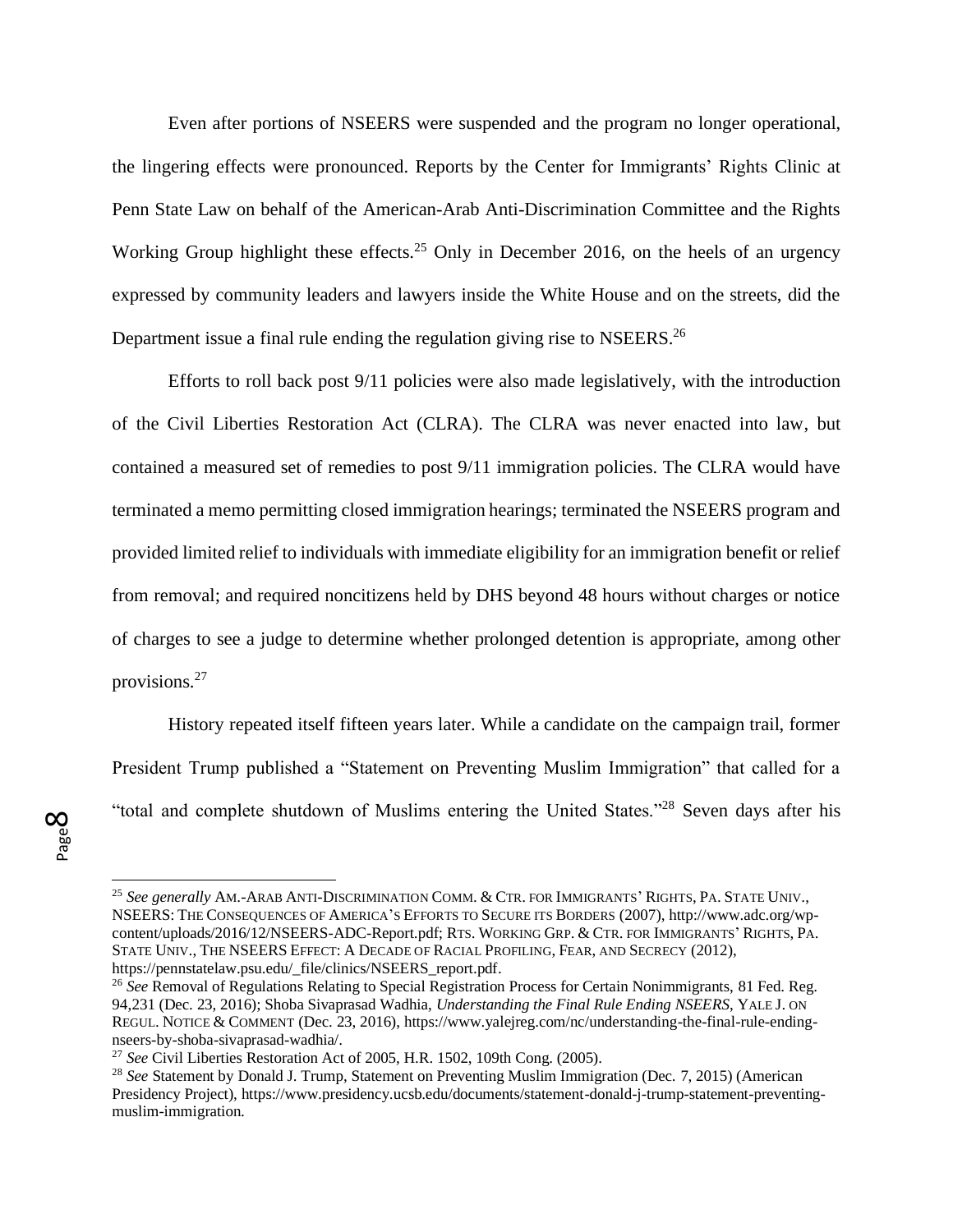inauguration, former President Trump signed an executive order dubbed as the "Muslim ban" which suspended for 90 days the entry of foreign nationals from seven countries with Muslim populations of over 90%: Iran, Iraq, Libya, Somalia, Sudan, Syria, and Yemen.<sup>29</sup> The executive order relied on a section of the immigration statute—section 212(f)—which allows a President to suspend the entry of a noncitizen or group of noncitizens if such entry would be detrimental to the interests of the United States.<sup>30</sup> The image and chaos of lawyers, policy makers, and protests at the airports was vivid, as was the uncertainty. No guidance had been delivered to the Customs and Border Protection officials at the airports, green card holders were being turned away, and families were detained.

The chaos spread well beyond the airports. I fielded scores of phone calls from affected individuals and families from around the world. Should I leave the United States? Can my mother come for my graduation? My spouse and I have been apart, how can they get to the United States? The pedagogy for my students became "lawyering in the fire." The first executive order dropped at 4:30 p.m. on a Friday and was followed by a weekend of producing fact sheets to explain what the order means and triaging with our organizational partners and leaders.

The first executive order was blocked by a nationwide injunction, but this did not stop the delivery of a second ban, which this time was issued in March, and blocked the same countries except for Iraq.<sup>31</sup> The second executive order was also challenged and blocked by the courts, but eventually, the administration issued its final ban as a presidential proclamation and indefinitely blocked the entry for certain individuals from eight countries: Iran, Libya, Chad, North Korea,

Page თ

<sup>29</sup> *See* Exec. Order No. 13,769, 82 Fed. Reg. 8977 (Jan. 27, 2017).

<sup>30</sup> *See* 8 U.S.C. § 1182(f); INA § 212(f).

<sup>31</sup> *See* Exec. Order No. 13,780, 82 Fed. Reg. 13,209 (Mar. 6, 2017).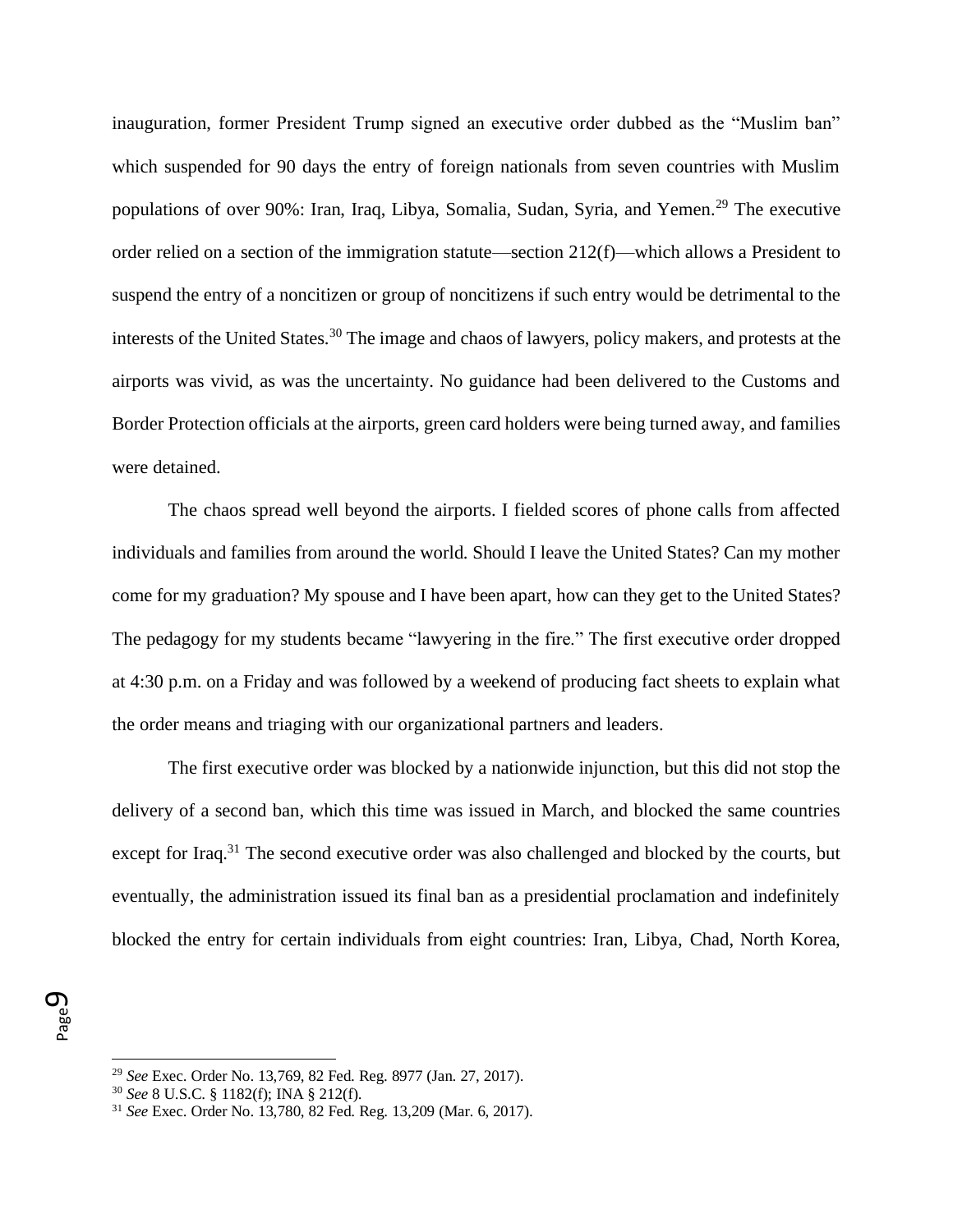Syria, Somalia, Venezuela, and Yemen.<sup>32</sup> These countries were ostensibly chosen based on the perceived threat they posed.

Working with families impacted by the Muslim ban and interviewing lawyers brought me close to the human suffering. Note it was individuals in a qualifying family relationship—like my own parents—or with a legal means to be in the United States who were being turned away because of where they were born.

One attorney I spoke to told me:

The common thread I see among every single person that walks into my office is, I need my Mom because I'm gonna be in labor and I can't do this without her. Or, I'm the first person in my family to get a PhD; it would mean the world to my parents to be there at my graduation ceremony. Or I'm in love and I'm getting married and I'm getting engaged and this is a huge moment in my life and I would like my parents to meet my future husband. They're moments in our lives that we normally share with family. . . . Graduations, birth of a child, engagement, weddings; all of them are destroyed for people [because of the Muslim ban].<sup>33</sup>

In a brief I filed to the Supreme Court as co-counsel on behalf of immigration law scholars, we explained how the 1965 Immigration Act sought to eliminate the national origin quota system's

<sup>32</sup> *See* Proclamation No. 9645, 82 Fed. Reg. 45,161 (Sept. 24, 2017).

<sup>33</sup> SHOBA SIVAPRASAD WADHIA, BANNED: IMMIGRATION ENFORCEMENT IN THE TIME OF TRUMP 7 (2019).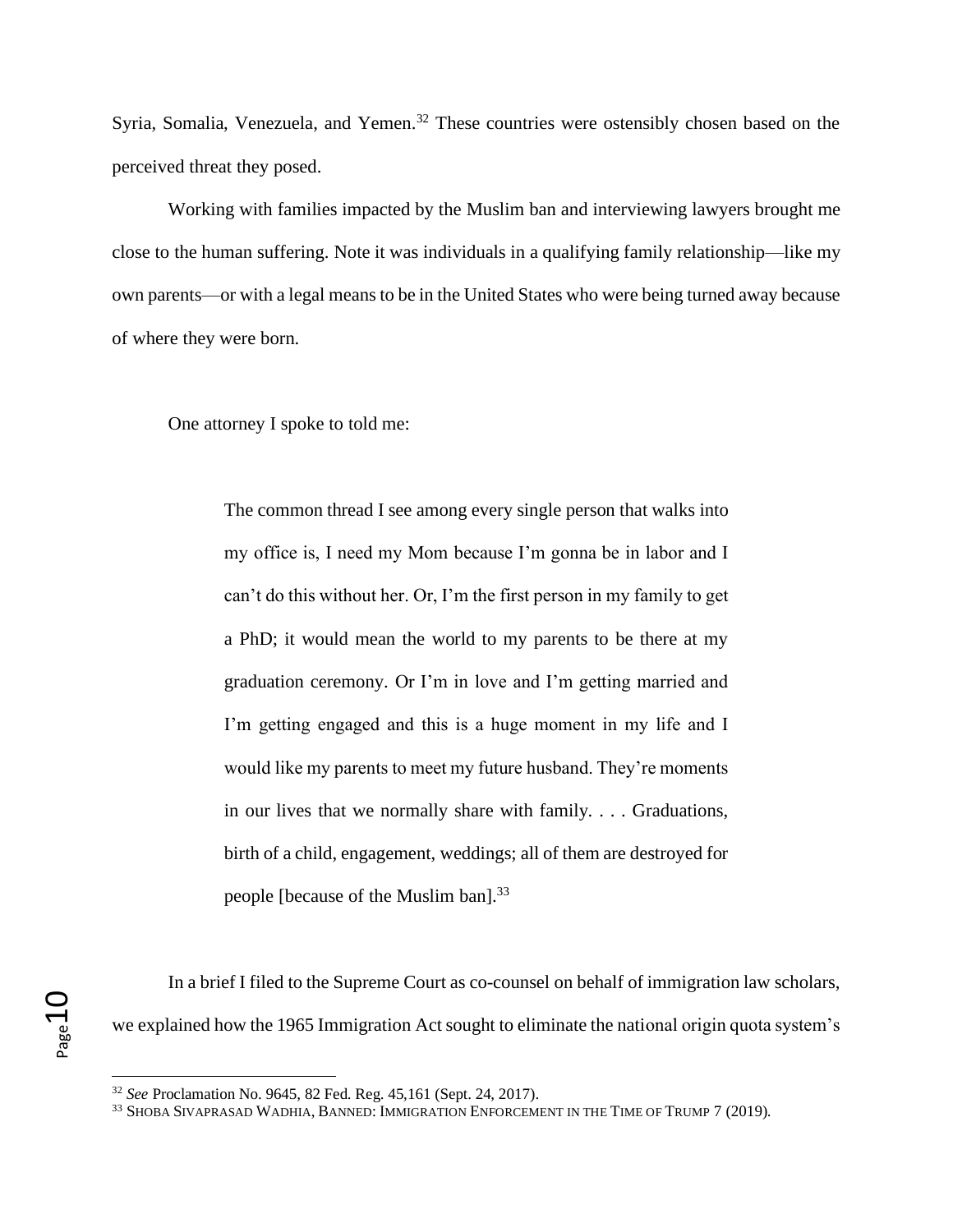fundamental unfairness, and to prioritize family reunification.<sup>34</sup> We argued that by excluding people from receiving a visa and entering the United States based on race or place of birth, the country was ushering us into a pre-1965 era in defiance of the immigration statute and legislative history leading to the Immigration Act of 1965.<sup>35</sup>

But the Supreme Court in 2018 found the national security justification for the ban reasonable, and the power of the President to exclude broad, and in doing so, upheld the legality of the proclamation.<sup>36</sup> In explaining the breadth of section 212(f) of the immigration statute, the section used to create the ban, Chief Justice Roberts remarked: "By its terms, §1182(f) exudes deference to the President in every clause. It entrusts to the President the decisions whether and when to suspend entry, whose entry to suspend, for how long, and on what conditions."<sup>37</sup>

The proclamation included a waiver process for those impacted if they could prove that denial of entry would result in undue hardship, that entry is in the national interest, and that they pose no security threat.<sup>38</sup> However, many, myself included, were concerned about whether the waiver process really worked, or to echo the words of Justice Breyer during oral arguments, whether the waiver was simply "window dressing."<sup>39</sup>

While public attention to the Muslim ban faded, the human consequences endured. As of January 1, 2019, more than 9,000 spouses and minor children of U.S. citizens had been barred.<sup>40</sup> The Muslim ban is perhaps the greatest untold story of family separation. And in 2020, former

Page11

<sup>34</sup> *See* Brief for Scholars of Immigration Law as Amici Curiae Supporting Respondents, Trump v. Hawaii, 138 S. Ct. 2392 (2018) (No. 17-965).

<sup>35</sup> *See id.* at 24–35; *see also* Peter Margulies & Shoba Sivaprasad Wadhia, *How the Travel Ban Resurrects National Origin Quotas Congress Sought to End*, THE HILL (Mar. 30, 2018, 12:07 PM), https://thehill.com/blogs/congressblog/homeland-security/381002-how-the-travel-ban-resurrects-national-origin-quotas.

<sup>36</sup> *See* Trump v. Hawaii, 138 S. Ct. 2392, 2420–23 (2018).

<sup>37</sup> *Id.* at 2408.

<sup>38</sup> *See* Proclamation No. 9645, 82 Fed. Reg. 45,161, § 3(c) (Sept. 24, 2017).

<sup>39</sup> *See* Transcript of Oral Argument at 35, Trump v. Hawaii, 138 S. Ct. 2392 (2018) (No. 17-965).

<sup>40</sup> David J. Bier, *Travel Ban Separates Thousands of U.S. Citizens from Their Spouses & Minor Children*, CATO INSTITUTE: CATO AT LIBERTY (Jan. 29, 2019, 9:47 AM), https://www.cato.org/blog/travel-ban-separates-thousandsus-citizens-their-spouses-minor-children.